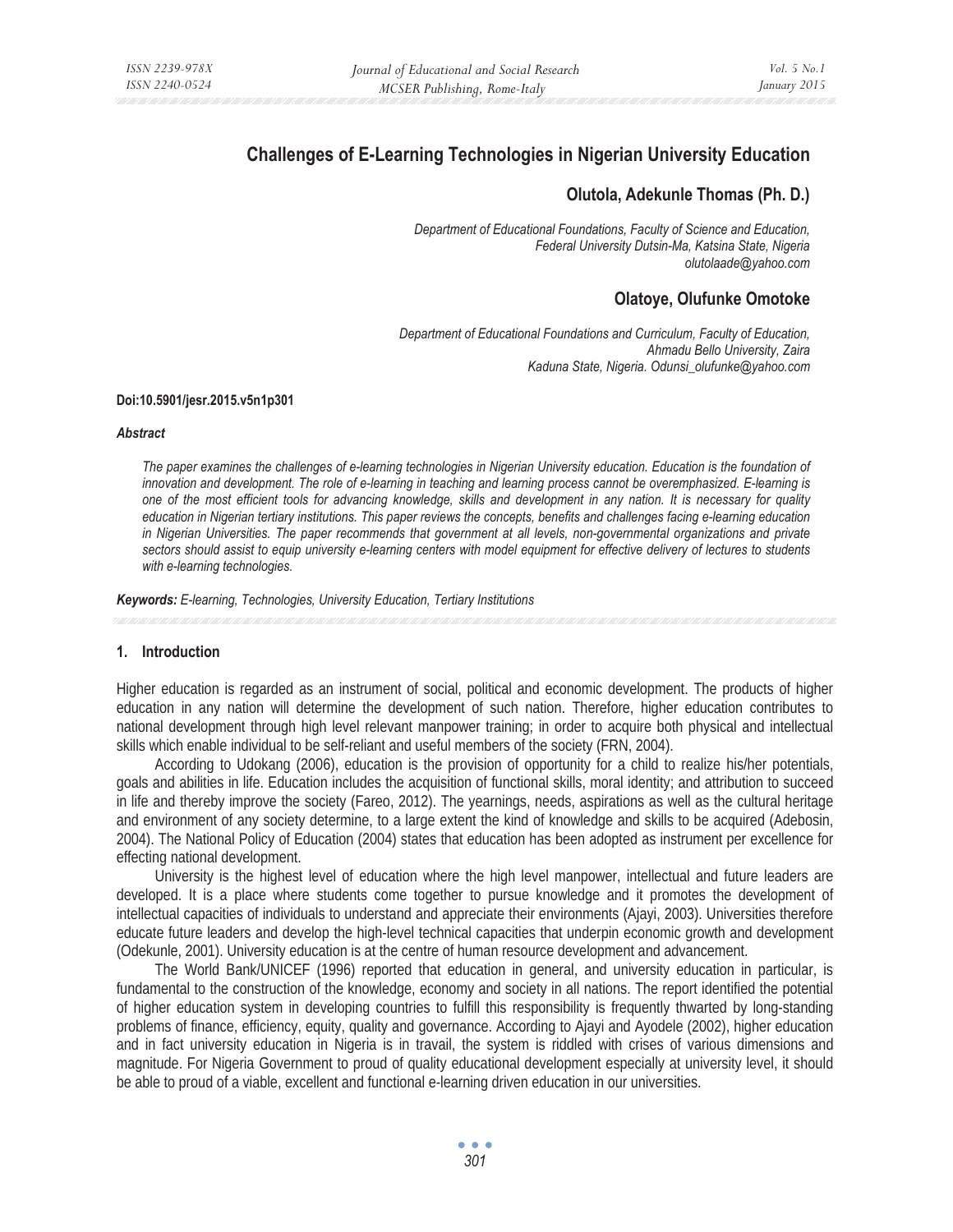## **2. What is E-Learning?**

E-learning in learning and education refers to the use of modern technologies such as computers, digital technology, networked digital devices (e.g. the internet) and associated software and course ware (Wikipedia, 2014). E-learning as opposed to distance learning is a term that is used to refer to all ICTs, networks, internet and other forms of electronic media that can be used to enhance teaching and learning so as to transfer knowledge and skills ( Kassa & Balunywa, 2013).

E-learning is an inclusive term that describes educational technology that electronically or technologically supports learning and teaching (Wikipedia, 2014). Parks (2013) suggested that "e-" should refer to "everything, everyone, engaging and easy" in addition to 'electronic'. Developments in internet and multimedia technologies are the basic enablers of e-learning, with consulting, content, technologies, services and support being identified as the five key sectors of the e-leaning industry (European Commission, 2000). Regardless of the educational level or stage e-learning can be adopted, used or applied in the education for effective teaching and learning. E-learning is a learner-controlled, self-paced education environment where the learner has authority over the learning environment; thereby allowing learners to work at their pace, convenience (Eke, 2011). The changes in education have led to a paradigm shift from teacher centredness through to learner centredness ( Kassa & Balunywa, 2013). The extent to which e-learning assists or replaces other learning and teaching approaches is varied ranging on a continuum from none to fully online distance learning (Bates and Poole, 2013).

Daniel (2009) observed that e-learning plays an important role in professional development for adults in the workforce. As the world strives to meet development goals, there is increasing recognition of the potential of e-learning to meet growing educational challenges.

## **3. Information Communication Technology (ICT) and E-Learning**

Information Communication Technology (ICT) refers to the totality of methods and tools that are used in gathering, storing, processing and communicating information. ICT has found application in virtually all the available professions in the world. Professionals in different fields called it by different names. When ICT is used in education or to foster learning, it is called E-learning Technology or Educational Technology. In the broadcasting profession where ICT is used as a communication tool, it is commonly referred to as Electronics Information Technology or just Communication Technology. A careful consideration of the meaning and scope of ICT makes it easy to think that hardly can any profession survive or continue to be relevant without the integration of ICT. ICT encompasses all the technologies used to transmit or disseminate information to an audience. These cover internet services provision, telecommunications equipment and services, media and broadcasting and other related information and communication activities. Modern ICT products include e-mail, voice mail, FAX, internet, electronic bulletin boards, cellular phones, videoconferencing among others.

In the teaching profession, distance education programme is now accepted world-wide as a standard alternatives mode of education due to the use of ICT (Ojokheta &Adepoju, 2007). ICT improves instruction and more learners can be catered for. For example, Distance Education University in China has an enrolment of 1,000,000 students (Ogunsheye, 2000). In health and broadcasting sectors ICT has be used to provide information with the aim of bringing about social transformation. In Tanzania, for example, *Twende na Wakat* (Let's Go with Time) radio broadcast was aimed at stepping down population growth and combating HIV/AIDS infections. A survey showed that 55% of Tanzanians listened to it (Yahaya, 2003). Rogers cited by Yahaya (2003) reported that the serial had strong effect, with 23.0% of listeners reporting adoption of family planning and 82.0% reporting a method of HIV prevention. Most listeners changed to monogamous sexual relationship, while others adopted condoms or stopped sharing razors or needles.

One of the most urgent areas of highly needed infrastructure development in Nigerian higher institutions is the area of Information Communication Technology (ICT). Kozma (2005) observed that ICT is now perceived as a principal driver of economic development and social change, worldwide. It offers the potential to restructure organizations, promotes collaboration, increases democratic participation of citizens, improves transparency and responsiveness of governmental agencies. It also makes education and health care more widely available, fosters cultural creativity, and enhances the social integration of individuals with people of different abilities and cultural backgrounds. Farrel and Shafika (2007) also noted that there are widespread beliefs that ICT can be an important tool to introduce and sustain education reform efforts in Africa.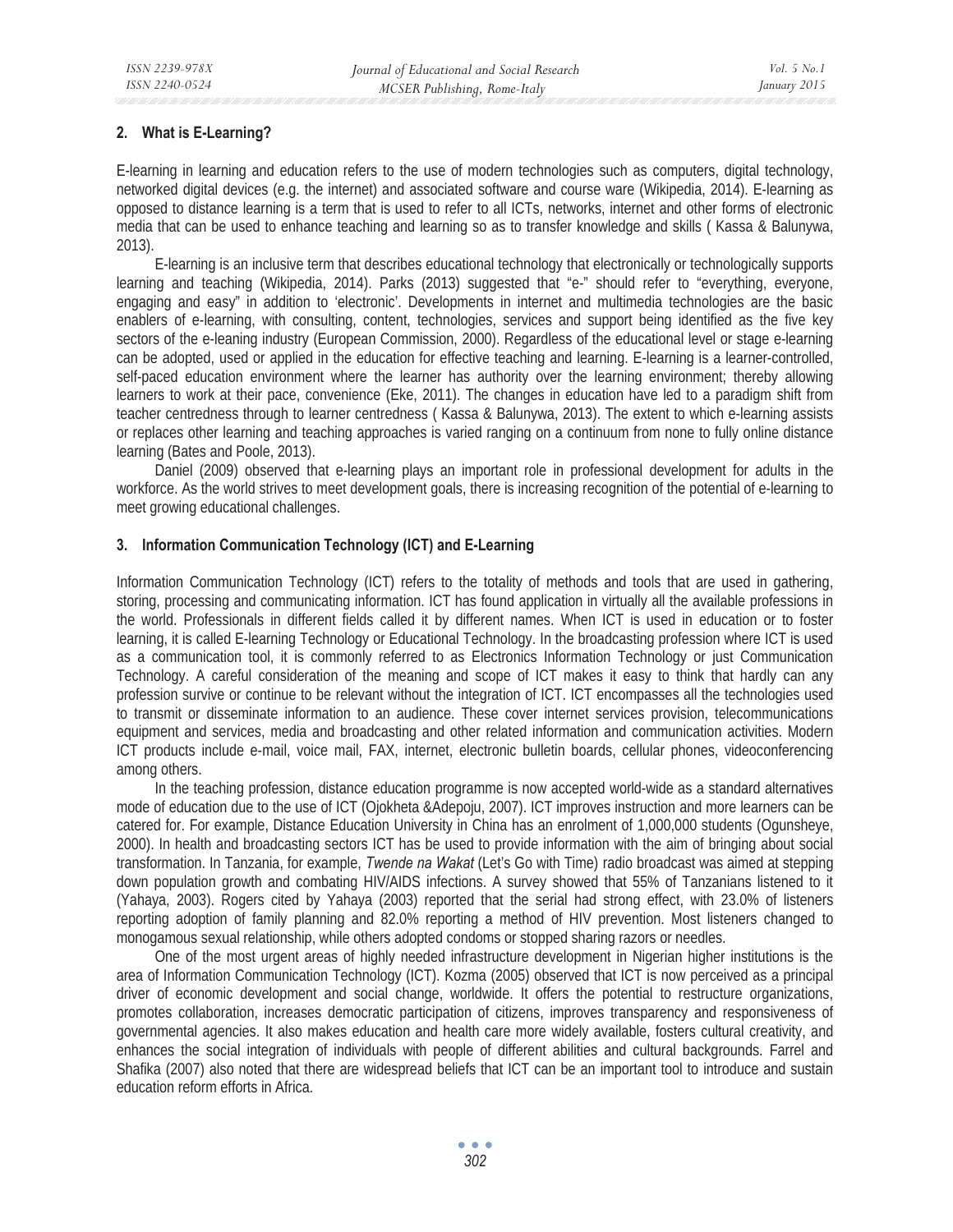# **4. Advantages of E-Learning**

Advantages of e-learning technologies according to Bhuasiri, Xaymoungkhoun, Jeung and Cigenek (2011) include:

- a. Increase in accessibility to information,
- b. Better content delivery,
- c. Personalized instruction,
- d. Content standardization,
- e. Accountability,
- f. On-demand availability,
- g. Self- pacing,
- h. Interactivity,
- i. Confidence and
- j. Increased convenience

The above advantages of e-learning are based on the benefits it provides to stakeholders in educational sector. Bhuasiri, et al, (2011) noted that, in developing countries e-learning is still in its infancy and early adoption stage and the countries experience challenges unique from developed countries.

## **5. Challenges of E-Learning Technologies in Nigerian Universities**

E-learning technologies development is faced with a lot of challenges in Nigerian Universities. One of these challenges is inability of teachers to assist the students develop the ability and knowledge necessary to make them use the e-learning effectively. In many e-learning projects, students face some challenges of bad perception during their studies; lack of pedagogy in their curriculum, lack of user touch and feel in their e-learning platform (Allen & Seaman 2003; Ostund, 2005).

Also some e-learning studies conducted in developing countries show lack of vision and framework in implementing e-learning lead to failure of these e-learning projects (Pal, 2006, Kizito & Bijan, 2006). Lack of both technical and social skills required for the implementation of e-learning contributes to failure of e-learning projects.

Four obstacles affecting the total implementation of e-learning in developing countries are:

- 1. **Connectivity:** Limited or lack of connectivity in many developing countries including Nigeria Universities impedes access to online learning e.g. (E-learning).
- 2. **Equipment:** E-learning requires equipment that can facilitate learning, but in some of Nigeria universities, the equipment such as computers, digital technology, and internet are not available for proper utilization.
- 3. **Software:** Software enables educators to design and develop learning content. These softwares are costly and not available for use in some of our universities, to facilitate e-learning programme.
- 4. **Training:** No combination of connectivity, equipment and software will achieve anything if people are not trained to use them (Daniel, 2009). Some lecturers and students are not trained to make use of some of the elearning equipment. This affect e-learning programme in our universities.

According to Judith (2004), the challenges of students in e-learning classes are:

- a. Many students lack confidence and experience with computers,
- b. Many students lack skills in commonly used applications such as Microsoft Word, Excel and Power Point which affects their programme in e-learning classes.
- c. Time management, skills and self motivation also influence students' performance in e-learning classes, etc.
- In summary, some of the challenges of e-learning in Nigerian Universities are:-
- i. Inadequate security for universities Cyber Café,
- ii. Inadequate e-learning experts or manpower to train both the staff and the students,
- iii. Internet facilities adopted in most universities are not functioning very well,
- iv. Hardwares used for e-learning classes are costly and some universities cannot afford it,
- v. Inadequate supply of electricity to e-learning centre's for effective teaching and learning,
- vi. Inadequate funding of the universities to buy e-learning technologies and
- vii. Inadequate laptops or computers for both the students and staffs.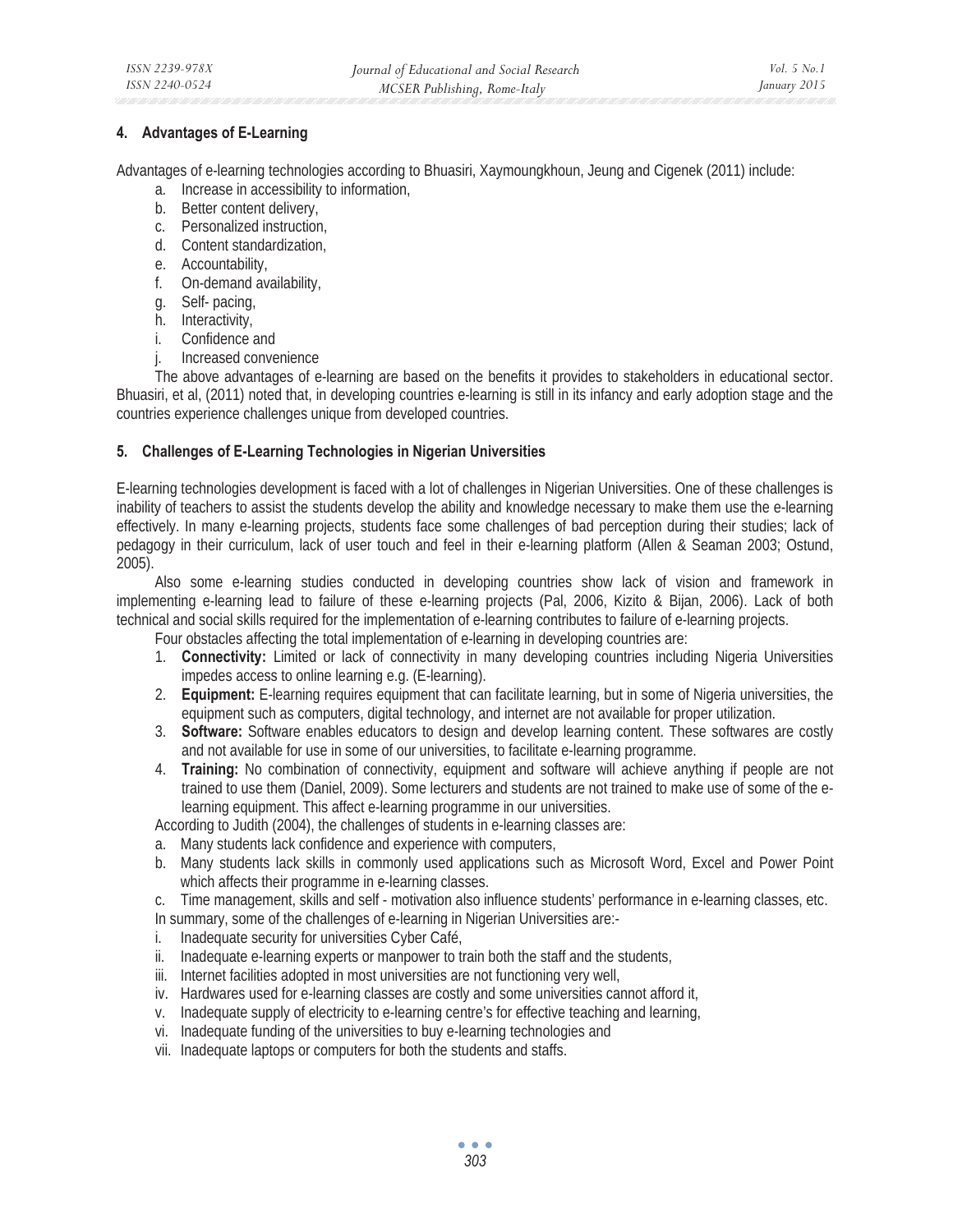## **6. Recommendations**

The following recommendations are made to promote and improve the development of e-learning education in Nigerian Universities:

- i. Lecturers should be trained in appropriate skills in e-learning,
- ii. Power supply should be adequate or improved upon so as to enhance the use of e-learning in our universities,
- iii. Government should provide e-learning technologies to Nigeria universities to equip their e-learning centres,
- iv. Government should release money to the universities for adequate funding of e-leaning centres,
- v. Universities should employ capable computer experts to train Nigerian universities lecturers on how to use elearning technologies to deliver their lectures,
- vi. Lecturers should be given computers to enable them prepared their e-learning lectures and notes,
- vii. Private sectors , non-governmental and voluntary organizations should assist to equip universities e-learning centres,
- viii. Lecturers should be adequately motivated by the federal governments and
- ix. Computer engineers should be employed to help in the maintenance of the e-learning facilities in the universities and
- x. Both the government and university administrators should provide enough security to e-learning centres in their institutions, to prevent looting of the computers by armed robbers.

## **7. Conclusion**

Nigerian Universities was established to facilitate creation of new knowledge, innovation and technologies for the overall socio-economic empowerment of individual and national integration. The roles of e-learning in teaching and learning process cannot be overestimated, especially in Nigeria where emphasis in being placed on technological development. E-learning is a powerful tool that can be used to enhance and encourage teaching and learning process in universities. Through e-learning classes, students will be able to work independently and acquire more knowledge in their disciplines. Both the government and stakeholders should join hand together to ensure adequate provision of e-learning resources to our universities to facilitate technological advancement and to aid teaching and learning process.

Computer and ICT training is very important in raising the level of computer utilisation (Olatoye, 2011). Computer anxiety is also a major cause of under utilisation of computers. One of the ways of overcoming computer anxiety is to possess a computer system (Ogunkola & Olatoye, 2008; Olatoye, 2009a,b). Continuous training in E-learning is important to improve the way staff use ICT facilities.

#### **References**

- Adebosin, W.G. (2004). Agricultural Education and Empowerment of Youth's for Employment. A Paper Presented at the 3<sup>rd</sup> National Conference Organization by Oyo State College of Education, Oyo.
- Ajayi, I.A. and Ayodele, J.B. (2002). *History and Development of Education*. Ado Ekiti. PETOA Educational Publishers.
- Ajayi, K. (2003). Minimum Standards and Accountability in University Education in B.A. Eheazu & U.M.O. Ivowi (Eds.). *Nigerian Academic of Education Proceeding of the 18th Annual Conference,* Port Harcourt; Keynote Address xcix – cx.
- Allen, I.E & Seaman, J.(2003). *Sizing the Opportunity; The Quality and Extent of Online Education in the United States, 2002 and 2003.* Wellesley MA: the Sloan Consortium.
- Bates, A and Poole, G. (2013). *Effective Teaching with Technology in Higher Education.* San Francicco Jessey: Bass/John Wiley.
- Bhuasiri , W. Xaymoungkhoun. O. Z. Jeung, J.R. & Ciganek, A.P. (2011). *Critical Success Factors for E-learning in Developing Countries: A Comparative Analysis Between ICT Experts and Faculty.* Computers and Education, 58, 843-855.
- Daniel, J. (2009). *E-earning for Development: Using Information and Communications Technologies to Bridge the Digital Divide*. Common Wealth Ministers Reference. Henley Media Group.
- European Commission (2000). *Communication from the Commission: E-learning Designing "Tejas at Niit" Tomorrow's Education*: Brussels: European Commission.
- Eke, H.N. (2011). Modeling LIS Students' Intention to Adapt E-learning: A Case from University of Nigeria Nsukka, *Library Philosophy and Practice* .ISSN 1522- 0222.
- Fareo, D.O.(2012). Schooling and Standards in Nigeria Educational System: Challenges and Prospects. *Nigerian Journal of Educational Research and Evaluation,* Vol. 11 , No 12 pages 30-41.
- Farrel, G. & Shafika, I. (2007). *Survey of ICT and Education in Africa: A Summary Report, Based on 53 country surveys.* Washington DC: infoDev/WorldBank Available: http://www.infodev.org/en/publication .353.html
- Federal Republic of Nigeria (2004). *National Policy on Education*. Lagos: National Educational Research and Development Council